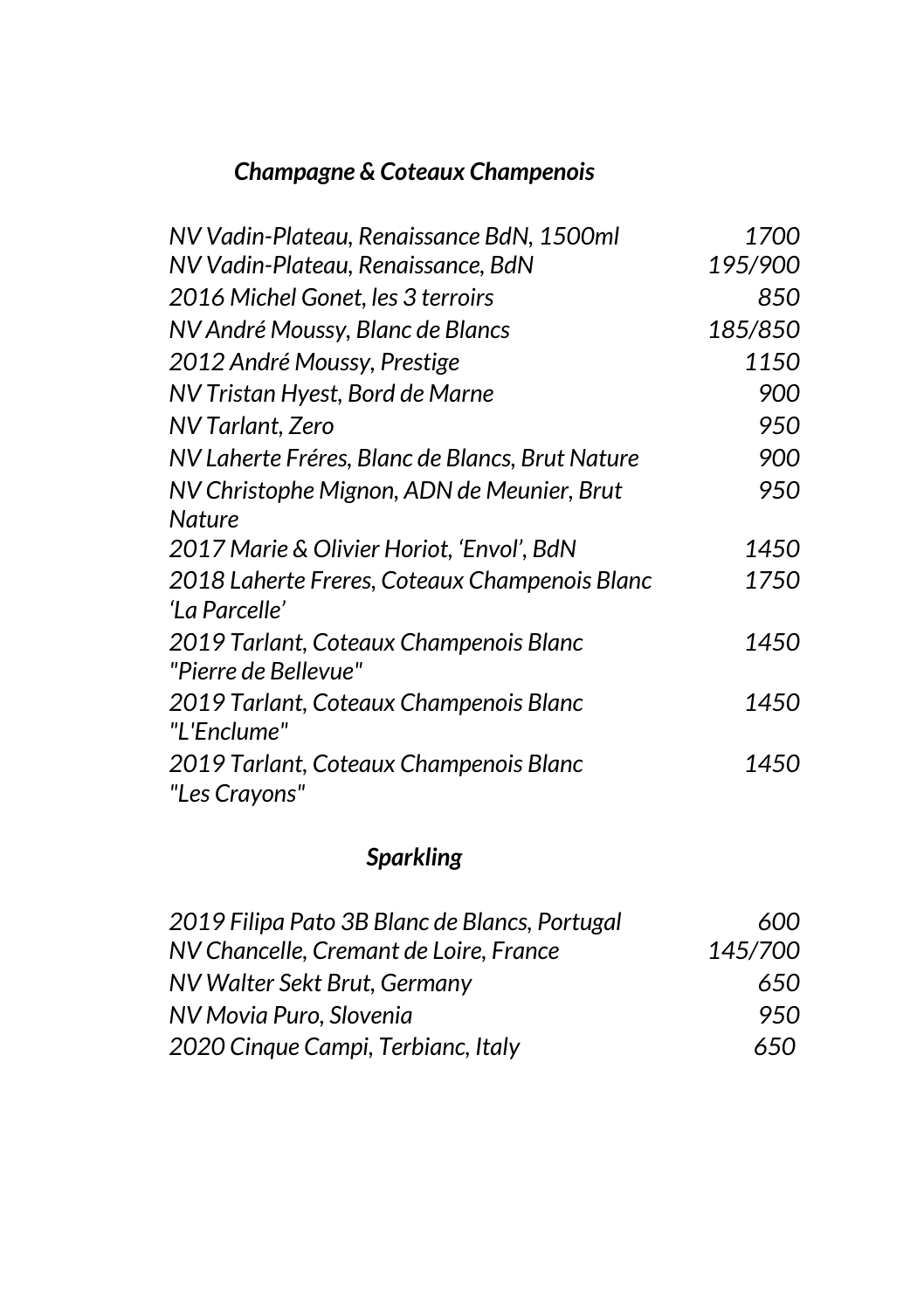#### *White*

## *France*

### *Jura*

| 950     |
|---------|
| 1900    |
| 950     |
| 195/950 |
| 650     |
| 145/700 |
| 185/900 |
|         |

### *Loire*

| 2020 Chateau de Plaisance, l'Anjou Blanc | 700.    |
|------------------------------------------|---------|
| 2020 Domaine Hippolyte Reverdy, Sancerre | 145/700 |
| 2020 Hervé Villemade, Sauvignon Blanc    | 135/650 |
| 2018 Les Cailloux du Paradis, Quartz     | 850.    |

#### *Bourgogne*

| 2018 Domaine Vrignaud, Chablis             | 155/750 |
|--------------------------------------------|---------|
| 2015 Domaine Vrignaud, Fourchame 1:er Cru, | 950.    |
| Les Vauplanes                              |         |
| 2020 Jean Dauvissat, Chablis               | 800.    |
| 2018 Montanet-Thoden, 'Galerne', Vézelay   | 750     |

## *Other France*

| 2020 Jean Ginglinger et Fils, Gewurztraminer, | 850 |
|-----------------------------------------------|-----|
| Alsace                                        |     |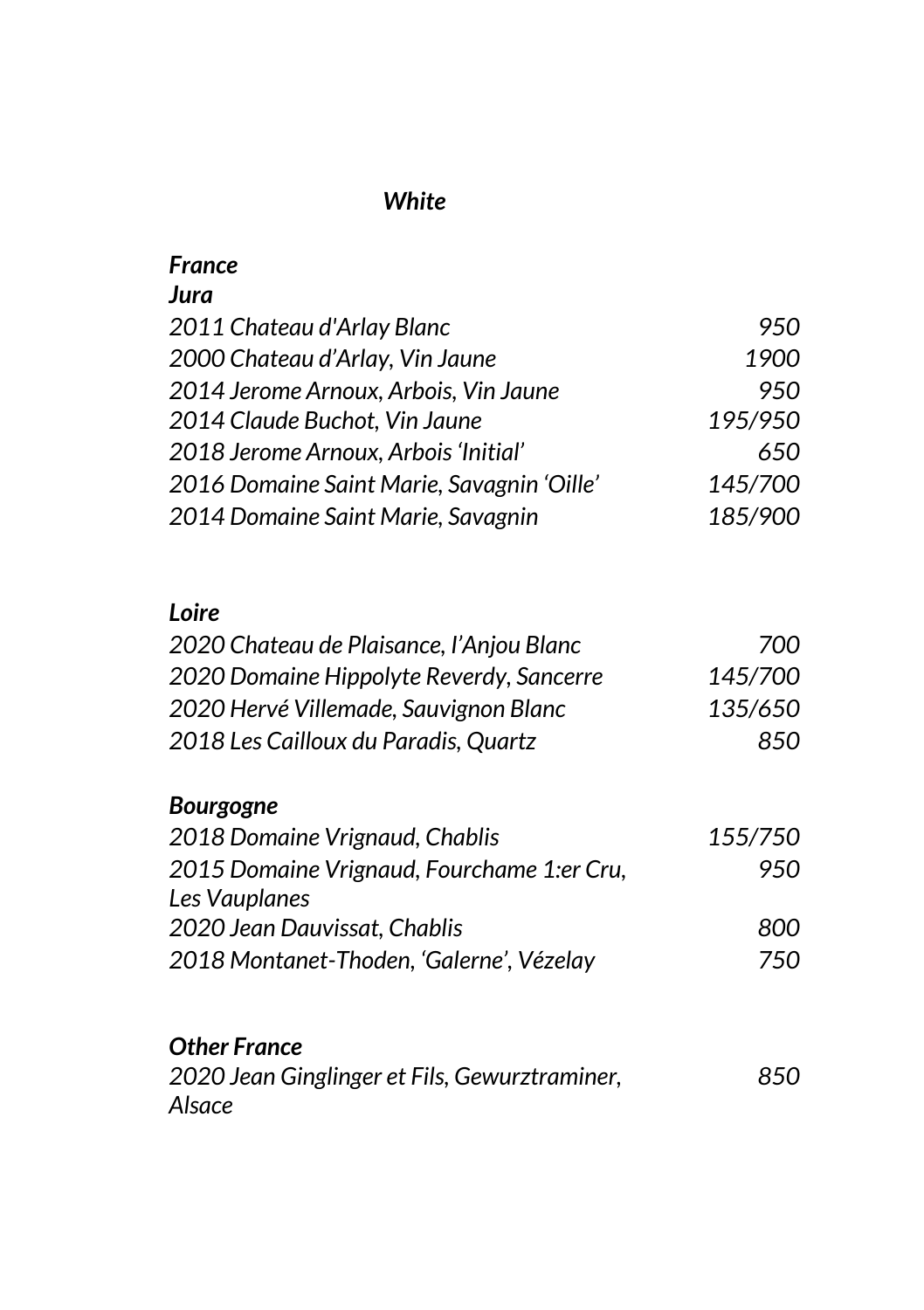## *Italy*

| 2018 Frank Cornelissen, Munjebel Bianco, Sicily  | 900     |
|--------------------------------------------------|---------|
| 2019 Alessandro Viola, Le mie Origini, Sicily    | 800     |
| <b>Spain &amp; Portugal</b>                      |         |
| 2020 Forjas del Salnés, Leirana, Spain           | 145/700 |
| 2020 Envinate, Benje Blanco, Spain               | 155/750 |
| 2020 Envinate, Palo Blanco, Spain                | 850     |
| 2018 Vale da Capucha, Fossil, Portugal           | 700     |
| 2020 Filipa Pato, Dinamica, Portugal             | 650     |
| 2019 Luis Seabra, Xisto Ilimitado, Portugal      | 700     |
| <b>Other Europa</b>                              |         |
| 2019 Arilds Vingård BDN, Sweden                  | 135/650 |
| NV Weingut Arndorfer, Grüner Veltliner, Austria, | 600     |
| 1liter                                           |         |
| 2019 Diwald, Riesling, Ried Goldberg, Austria    | 145/700 |
| 2018 Materne & Schmitt, Riesling, Germany        | 750     |
|                                                  |         |
| Orange & Rosé                                    |         |
| 2018 Els Jelipins 'Vi Rosat', Spain              | 950     |
| 2021 Campi di Fontarenza, 'Rosa', Italy          | 145/700 |
| 2018 Foradori, Fontanasanta Nosiola, Italy       | 950     |

| 2020 Fedellos do Couto, Conasbrancas, Spain | 145/700 |
|---------------------------------------------|---------|
| 2019 Kumf & Meyer, 'UTOPISTE', France       | 155/750 |
|                                             |         |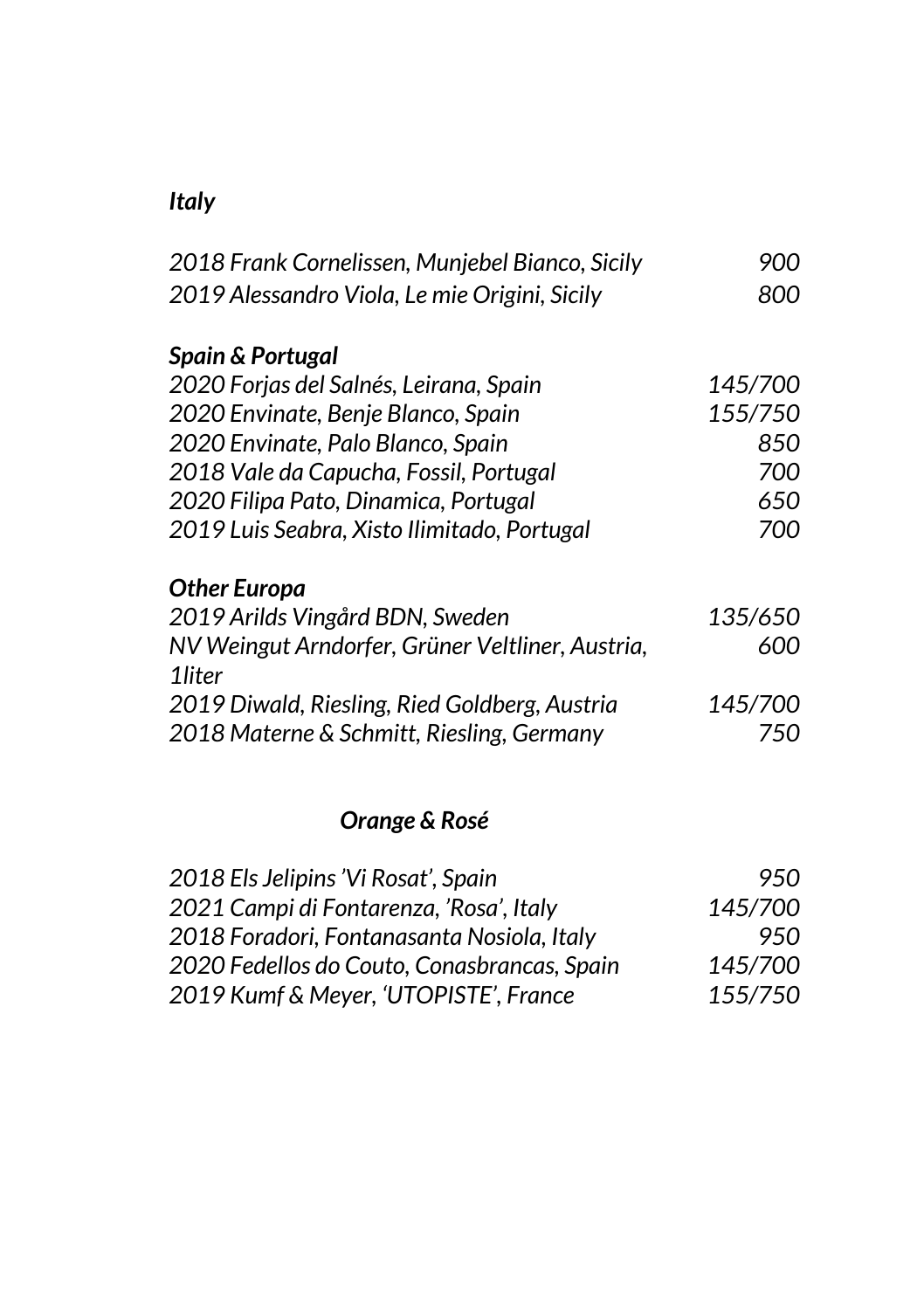## *Red*

| France                                           |         |
|--------------------------------------------------|---------|
| Jura                                             |         |
| 2018 Jérome Arnoux 'Tradition', Arbois           | 135/650 |
| 2018 Jérome Arnoux 'Exception', Arbois           | 155/750 |
| <b>Beaujolais</b>                                |         |
| 2020 Michel Guignier, Morgon Canon               | 800     |
| 2020 Jean Foillard, Morgon Cote du Py            | 165/800 |
| 2020 Jean Foillard, Morgon Eponyme               | 900     |
| 2019 Chateau Cambon                              | 650     |
| 2018 Alex Foillard, Brouilly                     | 155/750 |
| Bourgogne                                        |         |
| 2018 Fanny Sabre, Pommard Village Rouge*         | 1200    |
| 2019 Montanet-Thoden, 'Garance'                  | 155/750 |
| 2019 Domaine Génot-Boulanger, Volnay VV          | 1200    |
| Loire                                            |         |
| 2016 Marie & Vincent Tricot, Ox cuvée 500ml      | 950     |
| 2019 Olga Raffault, Cuvée Domaine, Chinon        | 135/650 |
| 2010 Olga Raffault, Les Picasses, Chinon         | 1100    |
| 1997 Olga Raffault, Les Picasses, Chinon         | 1950    |
| <b>Rhone</b>                                     |         |
| 2019 Emmanuel Darnaud, 'Mise En Bouche',         | 195/950 |
| Crozes-Hermitage                                 |         |
| 2018 Domaine Rouchier, 'Luc', Saint-Joseph       | 1100    |
| 2020 Catherine Le Goeuil, Côtes du Rhone         | 700     |
| 2020 Eztézargues, Côtes du Rhone 'Les Olivieres' | 145/700 |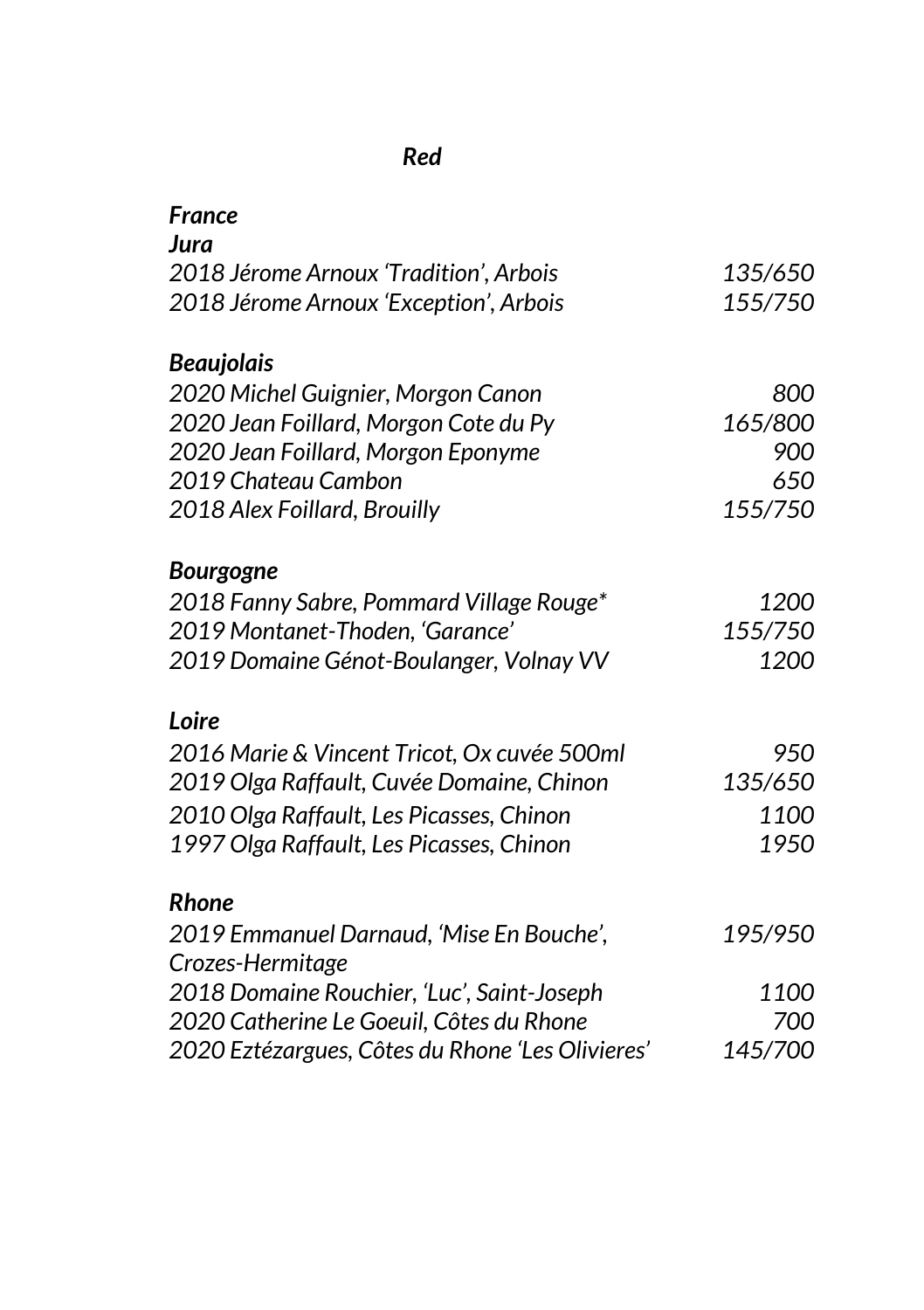# *Italy*

## *Piedmont*

| 2020 La Vedetta, Barbera d'Asti                | 145/700 |
|------------------------------------------------|---------|
| 2014 Massimo Rivetti, Barbaresco               | 1200    |
| 2017 Massimo Rivetti, Barolo                   | 950     |
| 2020 Massimo Rivetti, Langhe Nebbiolo          | 145/700 |
| 2017 Massimo Rivetti, Pinot Noir               | 700     |
| 2019 CONTI, Spanna, Nebbiolo                   | 850     |
| <b>Other Italy</b>                             |         |
| 2019 Cinquecampi rosso, Lambrusco,             | 650     |
| Emilia-Romagna                                 |         |
| 2019 Frank Cornelissen, Munjebel Rosso, Sicily | 950     |
| 2020 Montesecondo, Tuscany                     | 125/600 |
| 2020 Alessandro Viola, Note di Rosso, Sicily   | 700     |
| <b>Spain &amp; Portugal</b>                    |         |
| 2020 Els Jelipins, 'Rusk', Penedes             | 950     |
| 2017 Els Jelipins, 'Vi Negre', Penedes         | 1300    |
| 2019 Josep Grau, Vespres, Montsant             | 145/700 |
| 2019 Luis Seabra, Xisto Ilimtado, Douro        | 650     |
| 2018 Luis Seabra, Xisto Indie, Douro           | 800     |
| 2017 Sao del Coster, S, Priorat                | 155/750 |
| 2019 4 Monos, GR-10, Madrid                    | 135/650 |
| 2012 4 Monos, Car, Madrid                      | 900     |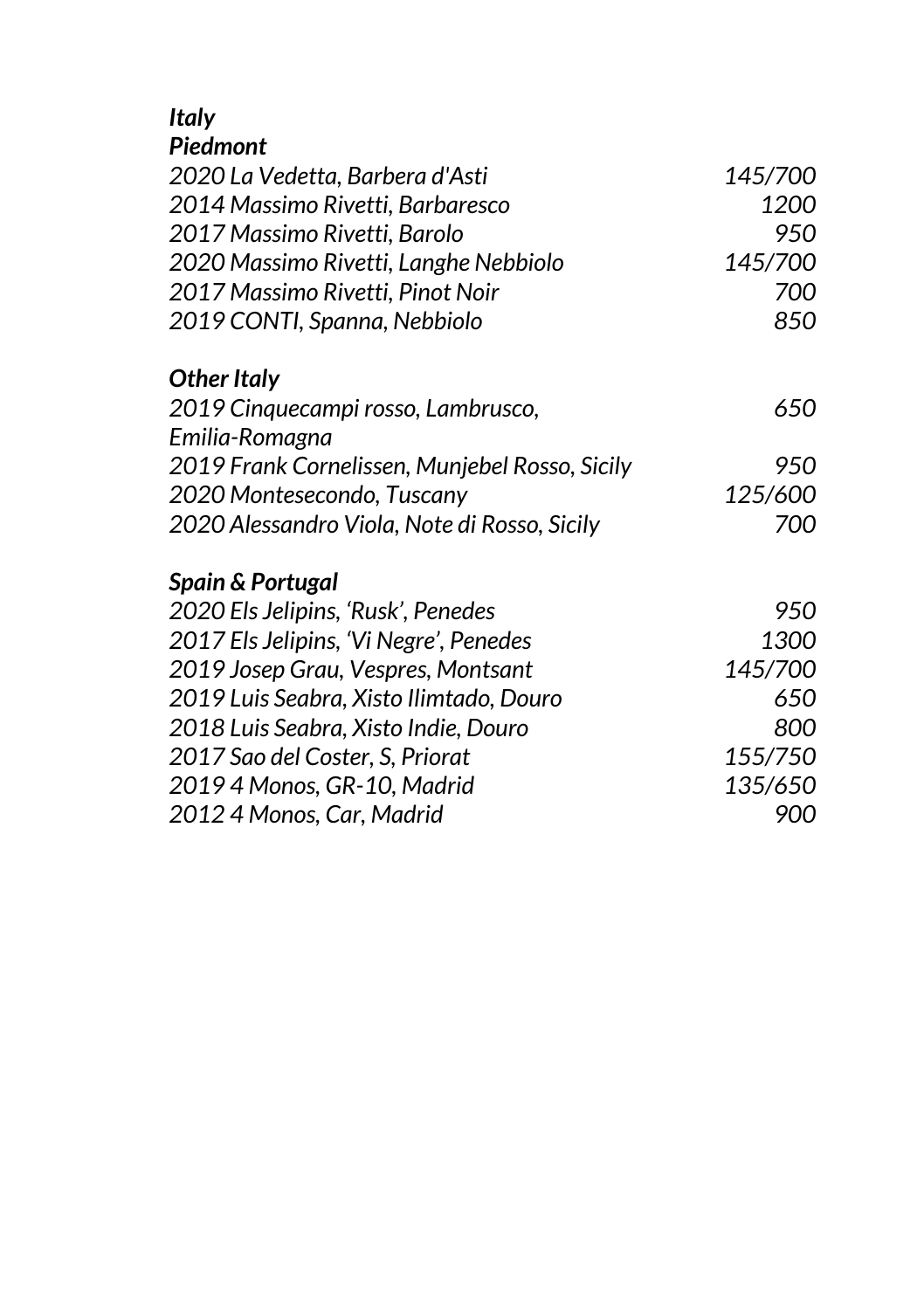## *Fortified & Sweet wine*

| 2011 Kiralydvar, Cuvée Ilona, Hungary                | 950      |
|------------------------------------------------------|----------|
| 2008 Kiralydvar, Aszu 6 puttonyos, Hungary*          | 1400     |
| 2018 Chancelle Lydie & Thierry,                      | 135/700  |
| Coteaux de Saumur, France                            |          |
| NV Barbeito, Island Rich, Madeira                    | 125/700  |
| NV Barbeito, Rainwater, Madeira                      | 800      |
| NV Chateau d'Arlay, Macvin Blanc, Jura               | 125/700  |
| <b>Sherry</b>                                        |          |
| NV Emilio Hidalgo, Marques de Rodil,<br>Palo Cortado | 175/1200 |

| NV Bodegas Baron, Micaela, Manzanilla  | 115/600 |
|----------------------------------------|---------|
| NV Bodegas Baron, Micaela, Amontillado | 120/650 |
| NV Bodegas Baron, Micaela, Cream       | 115/600 |